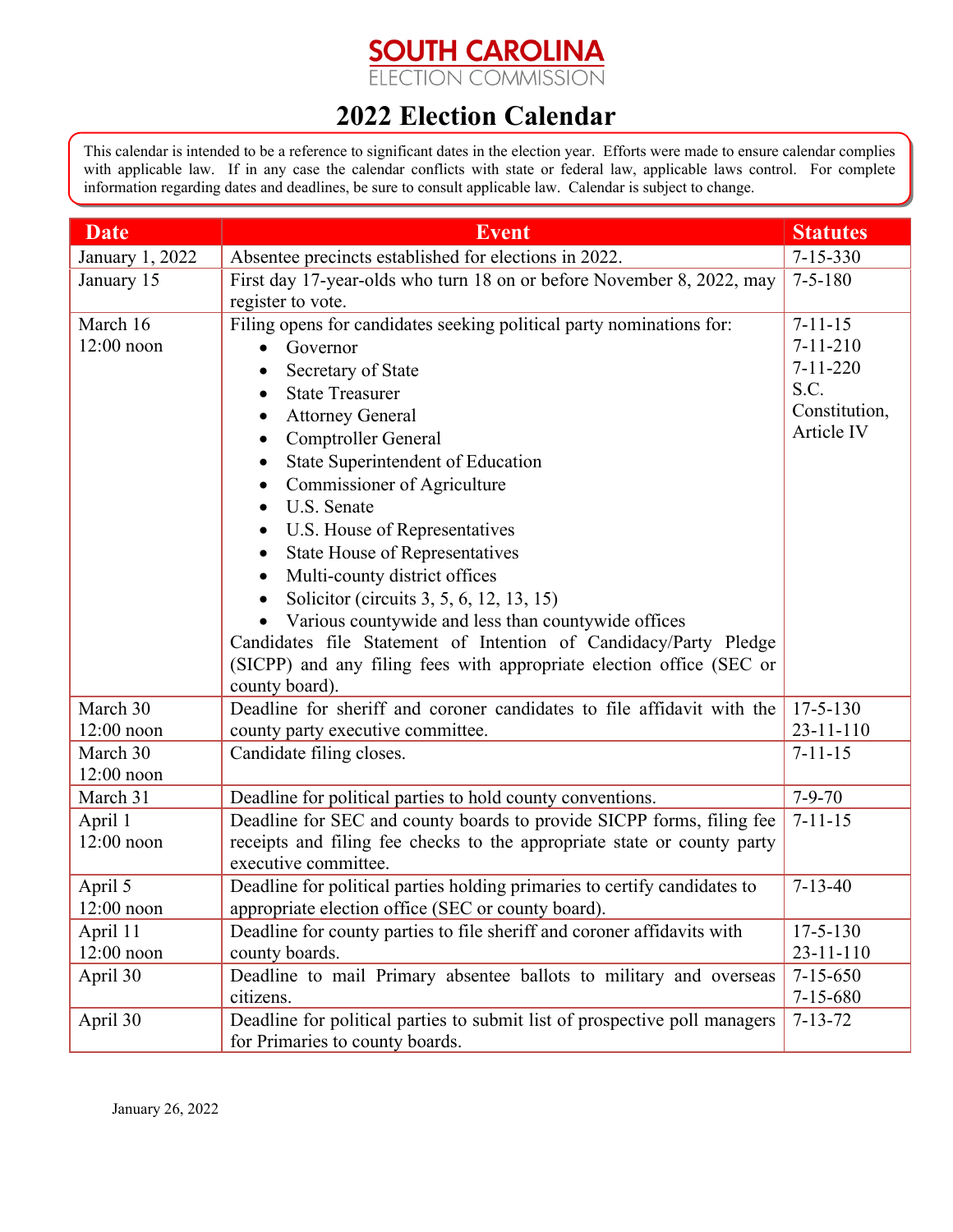| <b>Date</b>     | <b>Event</b>                                                                                                  | <b>Statutes</b> |
|-----------------|---------------------------------------------------------------------------------------------------------------|-----------------|
| May 5           | Latest possible date for parties to publicly announce date of state                                           | $7-9-100$       |
|                 | convention (must be publicly announced at least 10 day prior to state                                         |                 |
|                 | convention).                                                                                                  |                 |
| May 13          | Deadline to register to vote in person for Primaries (unless county board                                     | $7 - 5 - 150$   |
| 5:00 p.m.       | holds weekend hours).                                                                                         |                 |
| May 15          | Deadline for political parties to hold state conventions.                                                     | $7-9-100$       |
| May 15          | Deadline to register to vote online or by fax or email for Primaries.                                         | $7 - 5 - 155$   |
| 11:59 p.m.      |                                                                                                               | $7 - 5 - 185$   |
| May 16          | Deadline to register to vote by mail for Primaries (must be postmarked<br>by this date).                      | $7 - 5 - 155$   |
| May 16          | In-person absentee voting begins at county voter registration and<br>elections offices.                       | $7-13-320(F)$   |
| June 10         | Deadline to apply for an absentee-by-mail ballot for Primaries. Voters                                        | $7 - 15 - 330$  |
| $5:00$ p.m.     | should apply at least one week prior to election day to allow adequate                                        |                 |
|                 | mail time. Applying late puts voters at risk of being unable to return                                        |                 |
|                 | ballots by the deadline of 7:00 p.m. on election day.                                                         |                 |
|                 |                                                                                                               |                 |
| June 11         | Last Saturday prior to Primaries. County boards must hold absentee                                            |                 |
|                 | voting hours from 9:00 a.m. to 1:00 p.m.                                                                      |                 |
| June 13         | Deadline to vote absentee in person for Primaries.                                                            | $7 - 15 - 330$  |
| 5:00 p.m.       |                                                                                                               |                 |
| June 14         | Statewide Primaries. Polls open 7:00 a.m. until 7:00 p.m.                                                     | $7 - 13 - 40$   |
| June 14         |                                                                                                               | $7 - 13 - 60$   |
| $9:00$ a.m.     | Earliest possible time county boards can begin opening absentee-by-mail                                       | $7 - 15 - 420$  |
| June 14         | envelopes and processing ballots.<br>Deadline for county boards to receive absentee-by-mail ballots (military | $7 - 15 - 420$  |
| $7:00$ p.m.     | and overseas voters' ballots accepted through 5:00 p.m., June 15).                                            | $7 - 15 - 700$  |
| June 14         | County boards begin reporting election results locally and through                                            | $7 - 13 - 1110$ |
| After 7:00 p.m. | scVOTES.gov.                                                                                                  | $7 - 13 - 1160$ |
| June 15         | Deadline for county boards to conduct hand-count audit and provide                                            | $7-3-20(C)(2)$  |
| $5:00$ p.m.     | results to SEC.                                                                                               |                 |
| June 16         | Deadline for county boards to:                                                                                | $7 - 17 - 510$  |
| $1:00$ p.m.     | Hold provisional ballot hearing.<br>$\bullet$                                                                 | $7 - 17 - 610$  |
|                 | Complete canvass of votes.                                                                                    | $7 - 17 - 280$  |
|                 | Certify results.                                                                                              |                 |
|                 | Order any necessary runoffs and recounts for county-level offices.                                            |                 |
| June 17         | State Board of Canvassers meets to:                                                                           | $7 - 17 - 510$  |
| $3:00$ p.m.     | Complete canvassing of votes.                                                                                 | $7 - 17 - 610$  |
|                 | Certify results.                                                                                              | $7 - 17 - 280$  |
|                 | Order any necessary runoffs and recounts for state-level offices.<br>$\bullet$                                |                 |
| June 17         | County boards may begin transmitting absentee by mail ballots for                                             | $7 - 15 - 370$  |
| After SEC cert. | Runoff.                                                                                                       |                 |
| June 20         | Deadline for filing protest of Primary with appropriate county or state                                       | $7 - 17 - 520$  |
| $12:00$ noon    | party executive committee.                                                                                    | $7 - 17 - 560$  |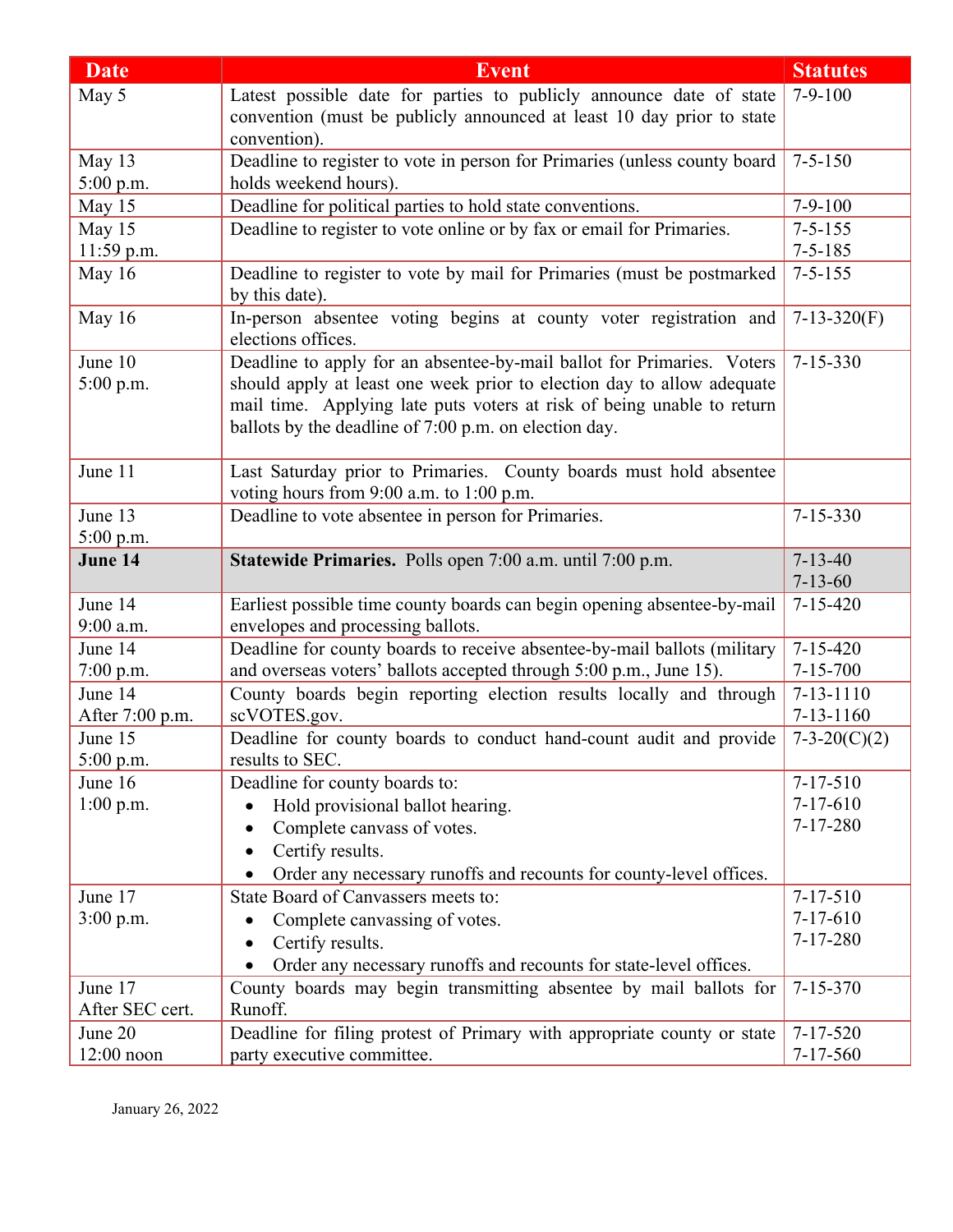| <b>Date</b>     | <b>Event</b>                                                                       | <b>Statutes</b>                  |
|-----------------|------------------------------------------------------------------------------------|----------------------------------|
| June 23         | Protest hearings held by appropriate county or state party executive               | $7 - 17 - 530$                   |
|                 | committee.                                                                         | $7 - 17 - 570$                   |
| June 24         | Deadline for notice of appeal to the state party executive committee               | $7 - 17 - 540$                   |
| 3:00 p.m.       | from decisions by county party executive committee.                                |                                  |
| June 25         | Deadline for state party executive committee to hear appeals.                      | $7 - 17 - 550$                   |
| $12:00$ noon    |                                                                                    |                                  |
| June 28         | Primary Runoffs. Polls open 7:00 a.m. until 7:00 p.m.                              | $7 - 13 - 40$                    |
| June 28         | Earliest possible time county boards can begin opening absentee-by-mail            | $7 - 15 - 420$                   |
| 9:00 a.m.       | envelopes and processing ballots.                                                  |                                  |
| June 28         | Deadline for county boards to receive absentee-by-mail ballots (military           | $7 - 15 - 420$                   |
| 7:00 p.m.       | and overseas voters' ballots accepted through 5:00 p.m., June 29).                 | $7 - 15 - 700$                   |
| June 28         | County boards begin reporting election results locally and through                 | $7 - 13 - 1110$                  |
| After 7:00 p.m. | scVOTES.gov.                                                                       | $7 - 13 - 1160$                  |
| June 29         | Deadline for county boards to conduct hand-count audit and provide                 | $7-3-20(C)(2)$                   |
| $5:00$ p.m.     | results to SEC.                                                                    |                                  |
| June 30         | Deadline for county boards to:                                                     | $7 - 17 - 510$                   |
| $1:00$ p.m.     | Hold provisional ballot hearing.                                                   | $7-17-610$                       |
|                 | Complete canvass of votes.<br>$\bullet$                                            | $7 - 17 - 280$                   |
|                 | Certify results.                                                                   |                                  |
|                 | Order any necessary runoffs and recounts for county-level offices.<br>$\bullet$    |                                  |
| July 1          | State Board of Canvassers meets to:                                                | $7 - 17 - 510$                   |
| 3:00 p.m.       | Complete canvassing of votes.<br>$\bullet$                                         | $7 - 17 - 610$                   |
|                 | Certify results.<br>$\bullet$                                                      | $7 - 17 - 280$                   |
|                 | Order any necessary runoffs and recounts for state-level offices.                  |                                  |
| July 1          | Deadline for Sheriff candidates to make fingerprints available to SLED             | $23 - 11 - 110$                  |
|                 | for search of local, state, and federal files for any criminal record.             |                                  |
| July 4          | Deadline for filing protest of Runoff with appropriate county or state             | $7 - 17 - 520$                   |
| $12:00$ noon    | party executive committee.                                                         | $7 - 17 - 560$                   |
| July 7          | Protest hearings held by appropriate county or state party executive<br>committee. | $7 - 17 - 530$<br>$7 - 17 - 570$ |
| July 8          | Deadline for notice of appeal to the state party executive committee               | $7 - 17 - 540$                   |
| $3:00$ p.m.     | from decisions by county party executive committee.                                |                                  |
| July 9          | Deadline for state party executive committee to hear appeals.                      | $7 - 17 - 550$                   |
| $12:00$ noon    |                                                                                    |                                  |
| July 11         | Date on which number of signatures required for candidate petitions is             | $7 - 11 - 70$                    |
|                 | determined.                                                                        |                                  |
| July 15         | Deadline to submit petition to appropriate election official for name to           | $7 - 13 - 351$                   |
| $12:00$ noon    | be placed on General Election ballot.                                              |                                  |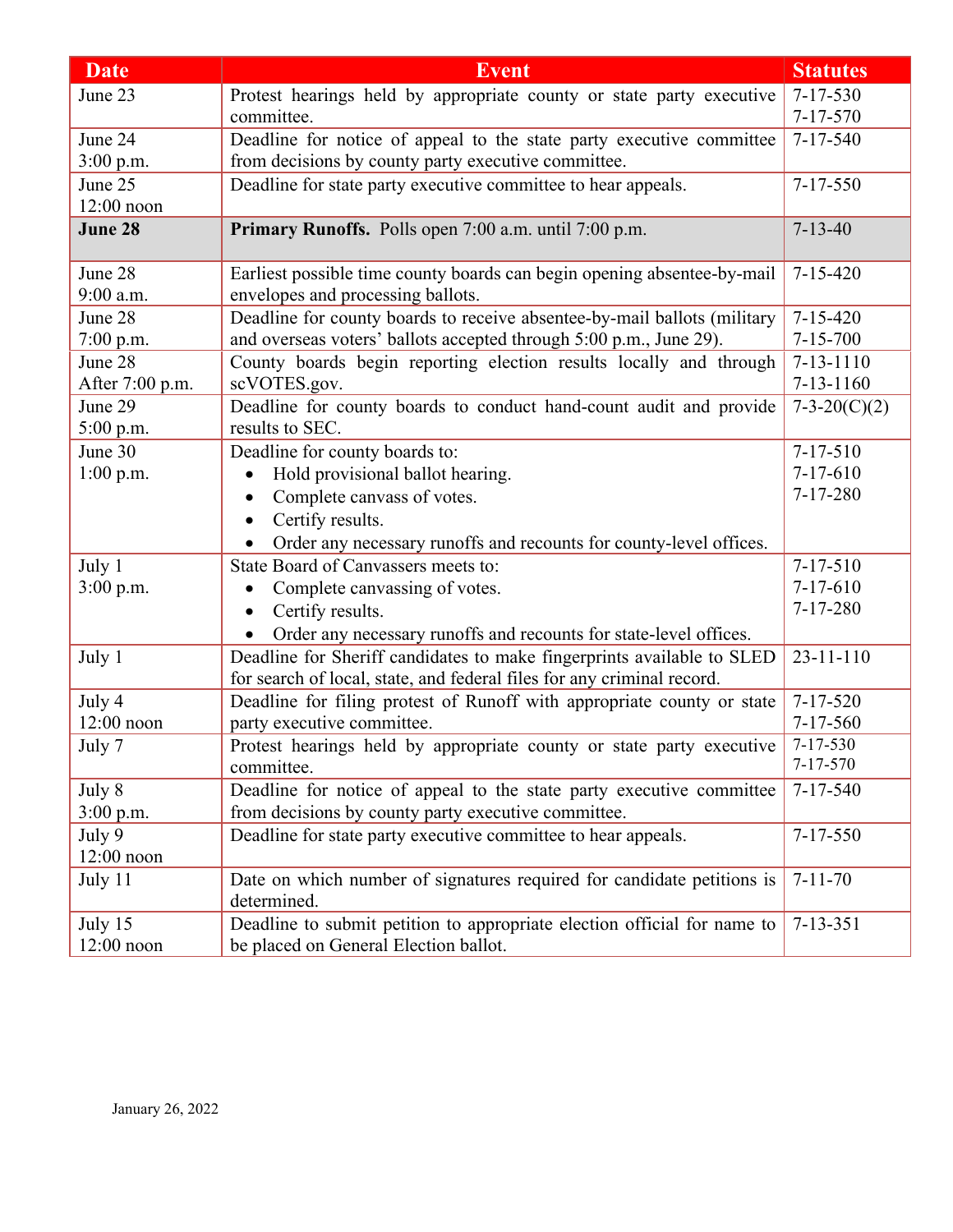| <b>Date</b>             | <b>Event</b>                                                                                    | <b>Statutes</b> |
|-------------------------|-------------------------------------------------------------------------------------------------|-----------------|
| August 15               | a) Deadline to check petitions and certify petition candidates.                                 | $7 - 13 - 350$  |
| $12:00$ noon            | b) Deadline to certify referendum questions to county boards to be                              | $7 - 13 - 351$  |
|                         | placed on General Election ballot.                                                              | $7 - 13 - 352$  |
|                         | c) Deadline for political parties to certify candidates to appropriate                          | $7 - 13 - 355$  |
|                         | county board or SEC.                                                                            |                 |
|                         | d) Deadline for nonpartisan candidates to file and be certified for                             |                 |
|                         | General Election ballot (actual filing deadlines for some non-partisan                          |                 |
|                         | offices could differ according to local legislation).                                           |                 |
| September 24            | Deadline to mail General Election absentee ballots to UOCAVA voters                             | $7 - 15 - 650$  |
|                         | (Uniformed and Overseas Citizens Absentee Voting Act).                                          | $7 - 15 - 680$  |
| October 7               | Deadline to register to vote in person for General Election (unless                             | $7 - 5 - 150$   |
| 5:00 p.m.               | county board holds weekend hours).                                                              |                 |
| October 9               | Deadline to register to vote online or by fax or email for General                              | $7 - 5 - 155$   |
| 11:59 p.m.              | Election.                                                                                       | $7 - 5 - 185$   |
| October 10              | In-person absentee voting begins at county voter registration and<br>elections offices.         | $7-13-320(F)$   |
| October 11              | Deadline to register to vote by mail for General Election (must be<br>postmarked by this date). | $7 - 5 - 155$   |
| November 4              | Deadline to apply for absentee-by-mail ballot for General Election.                             | $7 - 15 - 330$  |
| 5:00 p.m.               | Voters should apply at least one week prior to election day to allow                            |                 |
|                         | adequate mail time. Applying late puts voters at risk of being unable to                        |                 |
|                         | return ballots by the deadline of 7:00 p.m. on election day.                                    |                 |
| November 5              | Last Saturday prior to General Election. County boards must hold                                |                 |
|                         | absentee voting hours from 9:00 a.m. to 1:00 p.m.                                               |                 |
| November 7<br>5:00 p.m. | Deadline to vote absentee in person for General Election.                                       | $7 - 15 - 330$  |
| November 8              | General Election Day. Polls open 7:00 a.m. until 7:00 p.m.                                      | $7 - 13 - 10$   |
|                         |                                                                                                 | $7 - 13 - 60$   |
| November 8              | Earliest possible time county boards can begin opening absentee-by-mail                         | $7 - 15 - 420$  |
| 9:00 a.m.               | envelopes and processing ballots.                                                               |                 |
| November 8              | Deadline for county boards to receive absentee-by-mail ballots (military                        | $7 - 15 - 420$  |
| $7:00$ p.m.             | and overseas voters' ballots accepted through 5:00 p.m., November 10).                          | $7 - 15 - 700$  |
| November 8              | County boards begin reporting election results locally and through                              | $7 - 13 - 1110$ |
| After 7:00 p.m.         | scVOTES.gov.                                                                                    | $7 - 13 - 1160$ |
| November 10             | Deadline for county boards to conduct hand-count audit and provide                              | $7-3-20(C)(2)$  |
| 5:00 p.m.               | results to SEC.                                                                                 |                 |
| November 11             | Deadline for county boards to:                                                                  | $7 - 17 - 10$   |
| $1:00$ p.m.             | Hold provisional ballot hearing.                                                                | $7 - 17 - 280$  |
|                         | Complete canvass of votes.                                                                      |                 |
|                         | Certify results.                                                                                |                 |
|                         | Order any necessary recounts for county-level offices.                                          |                 |
| November 16             | State Board of Canvassers meets to:                                                             | $7 - 17 - 220$  |
| 10:00 a.m.              | Canvass votes.                                                                                  | $7 - 17 - 280$  |
|                         | Certify results.                                                                                |                 |
|                         | Order any necessary recounts for state-level offices.<br>$\bullet$                              |                 |

January 26, 2022